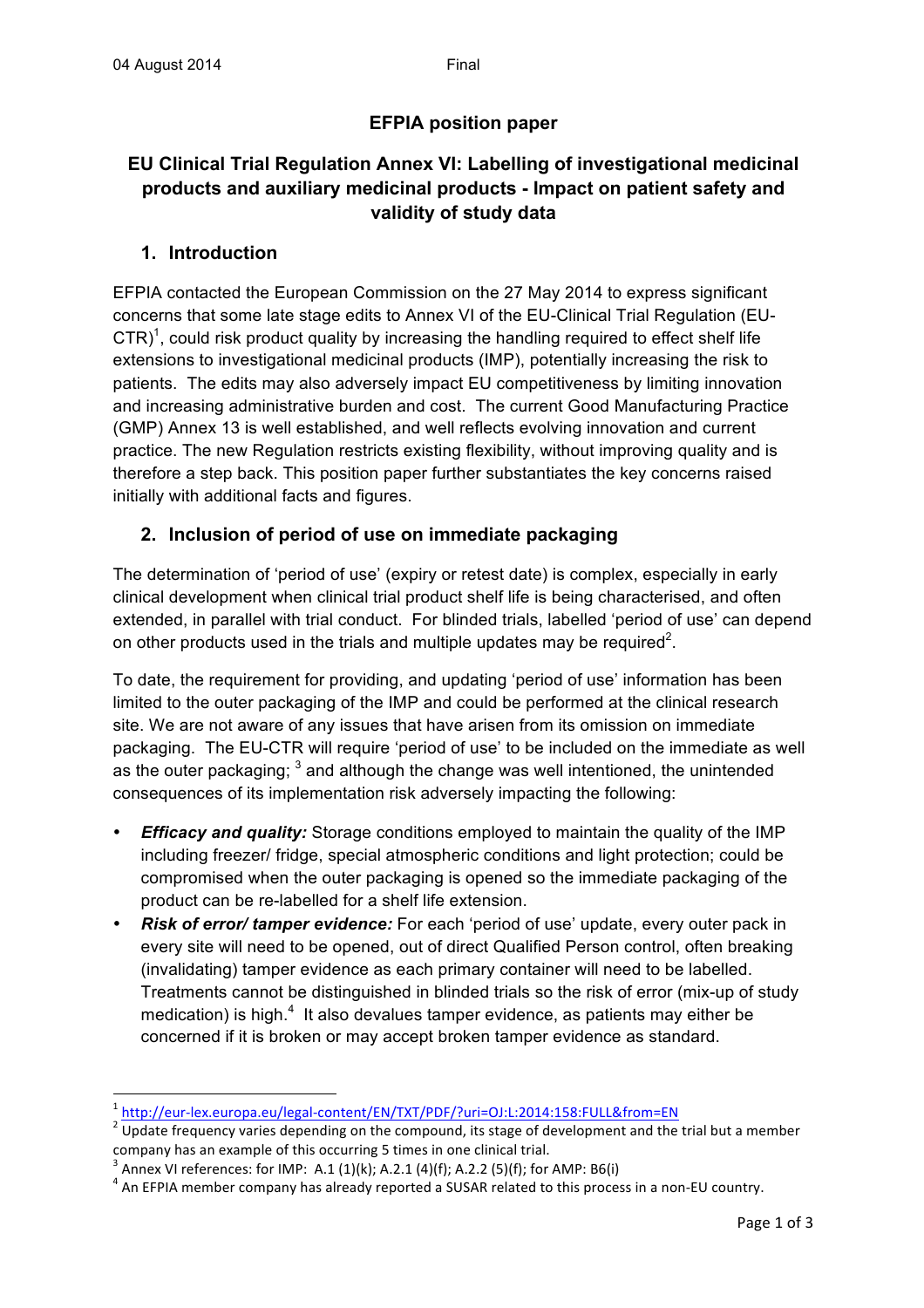- *Legibility:* Available space on primary containers is often limited; the additional information may adversely impact legibility, including that of other Annex VI mandated information, risking errors.
- **Wastage and environmental impact:** For small sized products like blister packs, ampoules or injectables, implementation of this requirement may cause significant compliance challenges and re-labelling may not be possible at all. This will result in product needing to be disposed and replaced with new stock rather than extension labelled. One member company has calculated that about 40% of the number of shelf life extension processes it performed in 2013 would not be possible in accordance with the new EU-CTR because of physical constraints like small vial size or blister pack surfaces. They estimated the material cost of IMP needlessly wasted as a result would have been about € 485,000, although for large trials of complex products the cost could be much greater. EFPIA members confirmed this to be a reasonable ballpark figure for this type of activity.<sup>5</sup>
- *Continuity of supply:* The additional processing as a result of further labelling is accentuated where additional transportation or replacement is required. This increases the risk of interruption of supplies to patients in trials, which could directly impact their health. It could also impact the conduct of the trial, potentially leading to delays in trial completion and knock-on delays to Marketing Authorisation Application submission and the availability of new licensed medicines to patients who need them.

### **3. Restrictions of electronic systems**

Reducing the unnecessary cost and burden of the current EU Clinical Trials Directive (EU-CTD) and making the EU a more attractive location for performing clinical research were key drivers for the revision of the EU-CTD legislation, which resulted in the EU-CTR. The restrictions on use of electronic systems in Annex VI run counter to this in two ways, impacting both current operational efficiency and potential future innovation. At the same time, the use of electronic systems for managing 'period of use' has significantly advanced and its application in practice has proven to be positive for healthcare professionals and patients, which can be demonstrated in examples.

*3.1. Prohibiting omission of the 'period of use' from labels via electronic systems<sup>6</sup> :* A physical shelf life extension carries a high risk of error due to the level of manual intervention required (see previous section). It is also expensive and for a medium sized Phase III trial under the current EU-CTD framework, electronic systems could save an estimated  $\epsilon$ 443,100 in avoidable outer pack re-labelling cost.<sup>7</sup> Some companies have successfully managed both risk and cost using Interactive Response Technology (IRT) to control periods of use, eliminating the need for extension labelling activities. IRT allows fast access to important information such as 'period of use', and there are many examples of the approach being used successfully in numerous countries. Use of IRT in this setting would is prohibited in Annex VI.

The advantage of updating the IRT system is that it can be done instantly for all sites and no re-labelling is required. The system captures lot numbers and if the 'period of use' is

 

<sup>&</sup>lt;sup>5</sup> Not including any processing or resupply costs<br>
<sup>6</sup> EU-CTR Annex VI Section D8 and Section D9(a)(k), (b)(f), (c)(f) and (d)(i).<br>
<sup>7</sup> Assume 300 sites, 3 re-labels during study and 100 kits per site = 443,100 Euros.